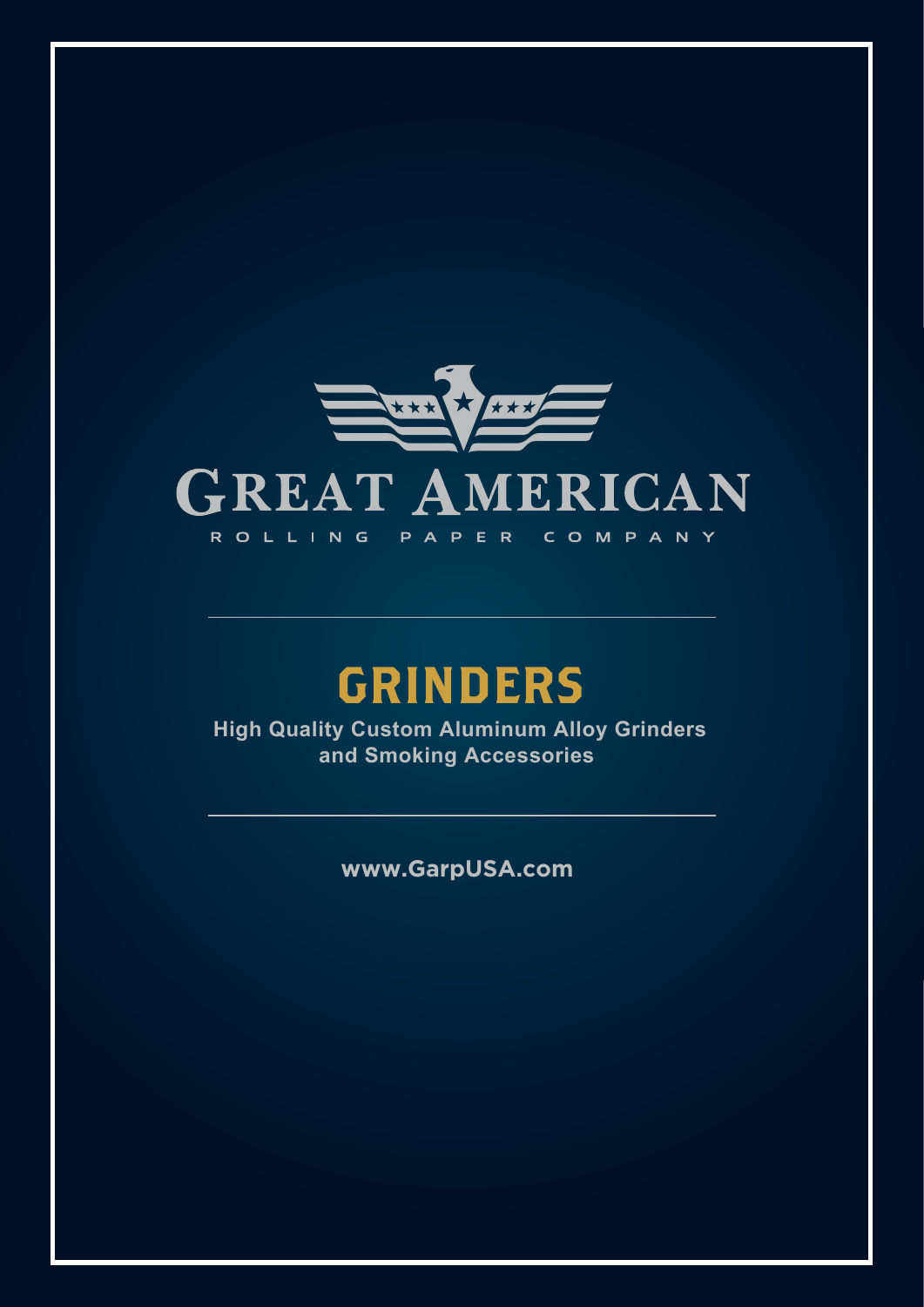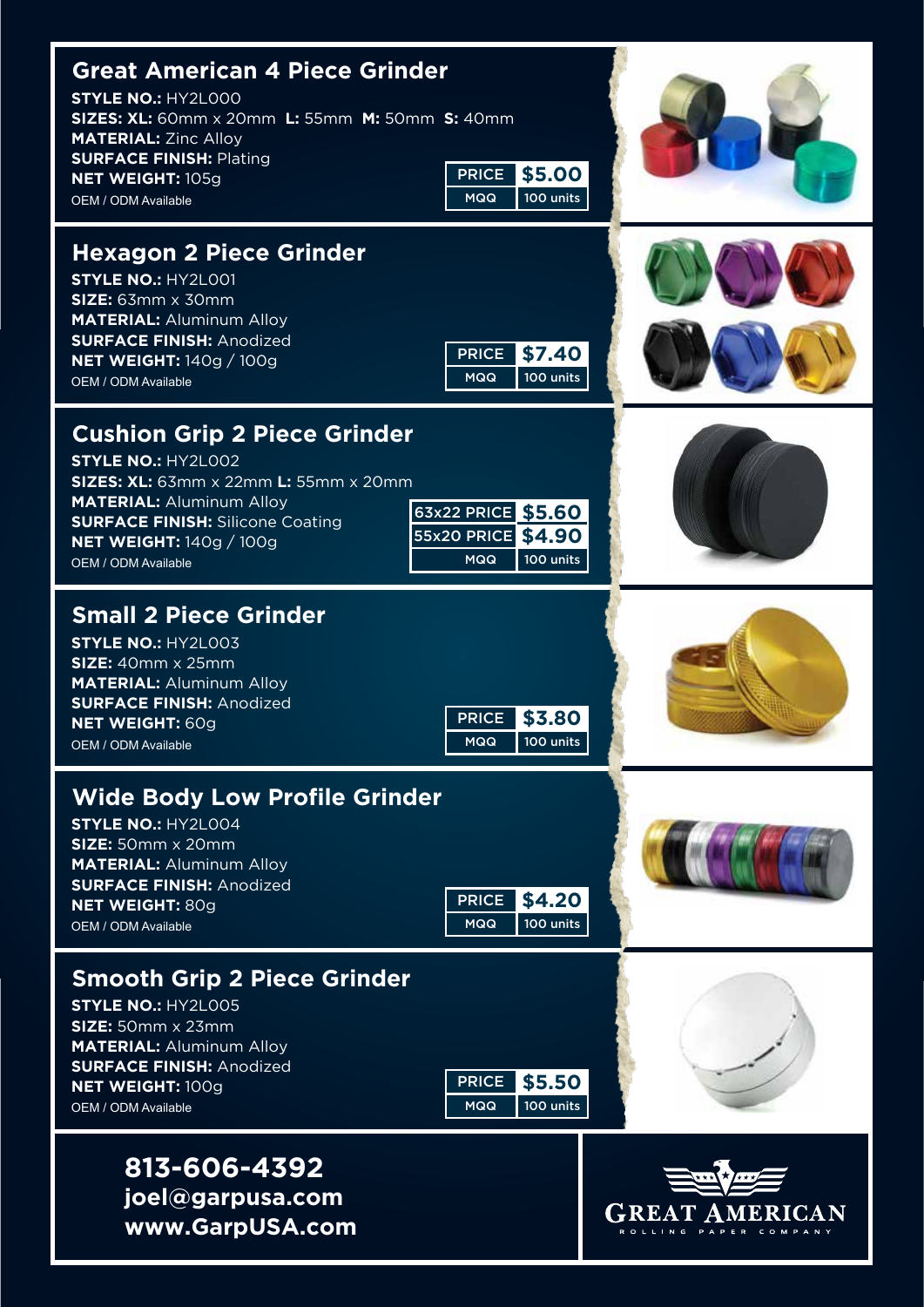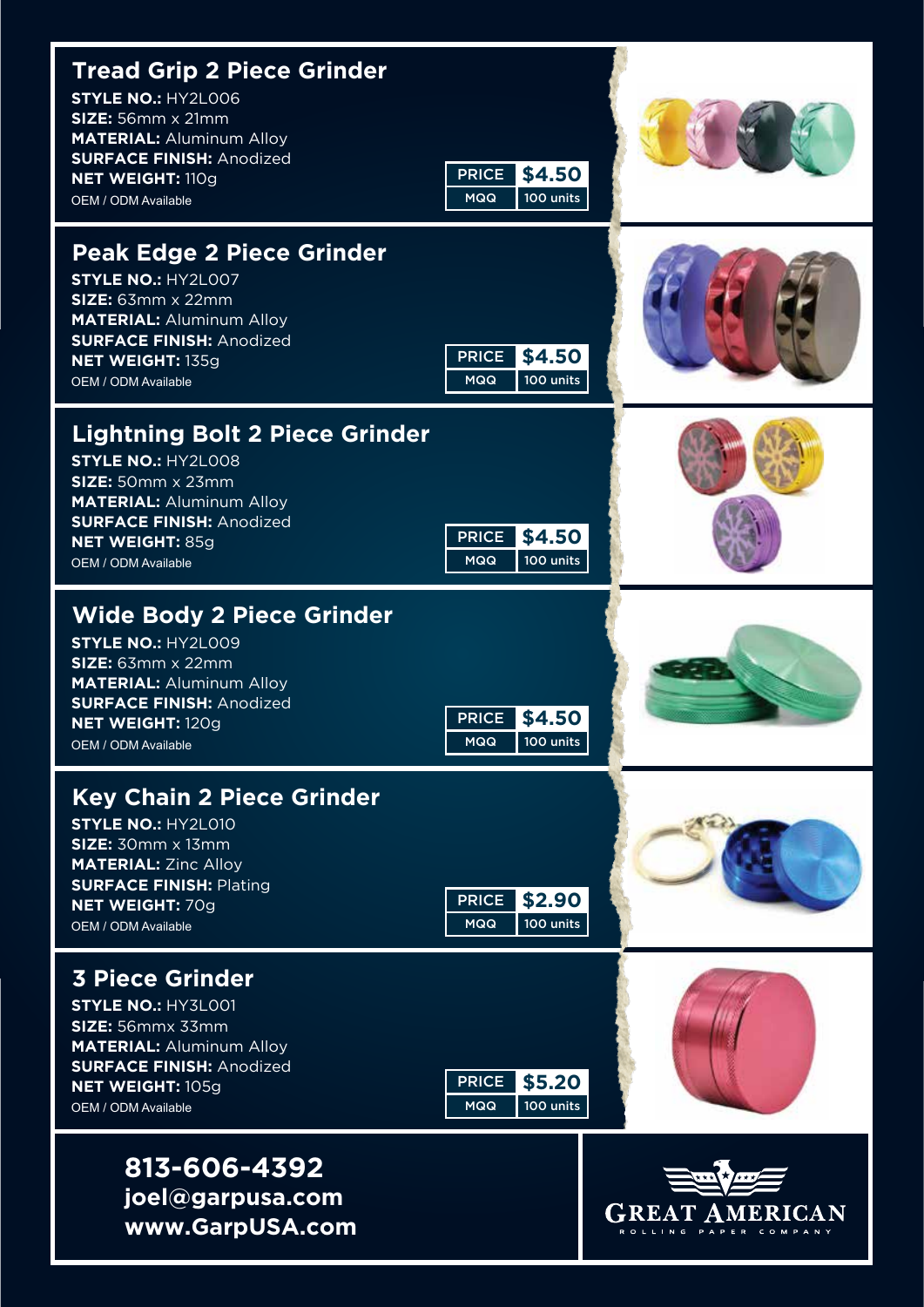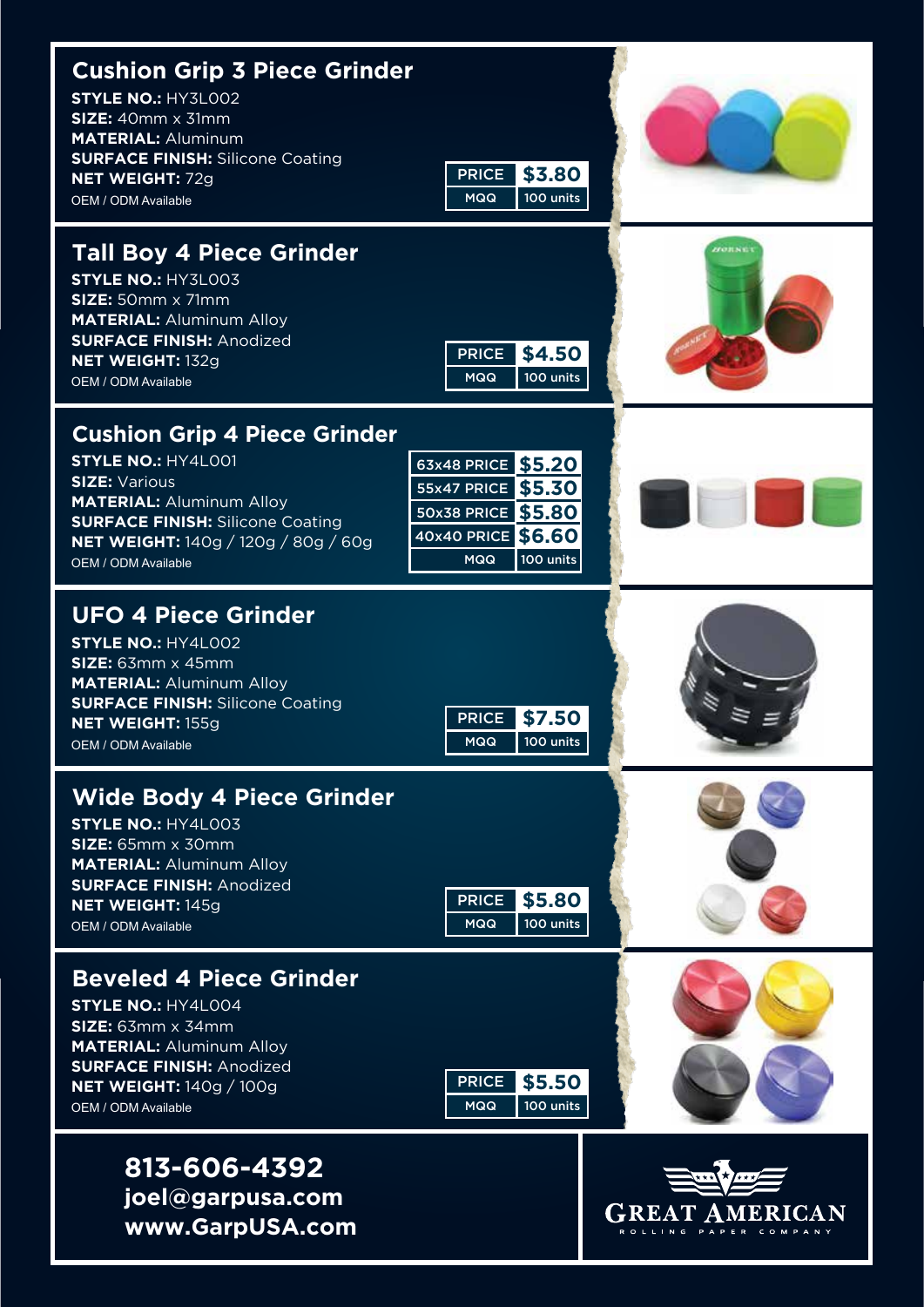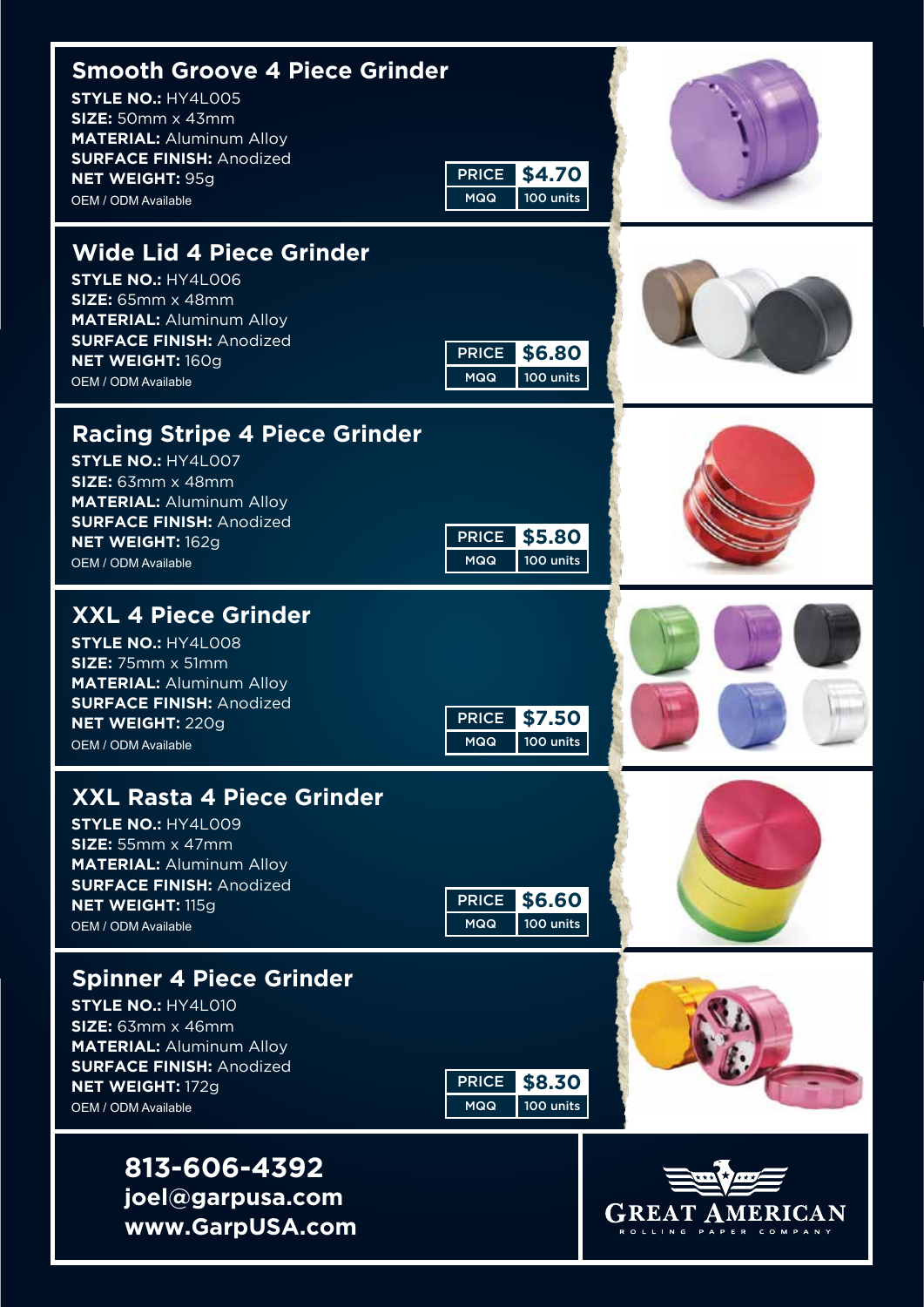| <b>Small 4 Piece Grinder</b><br><b>STYLE NO.: HY4L011</b><br>$SIZE: 40mm \times 41mm$<br><b>MATERIAL: Aluminum Alloy</b><br><b>SURFACE FINISH: Anodized</b><br>NET WEIGHT: 65g<br>OEM / ODM Available        | \$4.00<br>PRICE<br>100 units<br><b>MQQ</b>        |                   |
|--------------------------------------------------------------------------------------------------------------------------------------------------------------------------------------------------------------|---------------------------------------------------|-------------------|
| <b>XL 4 Piece Grinder</b><br><b>STYLE NO.: HY4L012</b><br>$SIZE: 63mm \times 57mm$<br><b>MATERIAL: Aluminum Alloy</b><br><b>SURFACE FINISH: Anodized</b><br>NET WEIGHT: 180g<br>OEM / ODM Available          | <b>PRICE</b><br>\$5.50<br>100 units<br><b>MQQ</b> |                   |
| <b>Bottle Cap 4 Piece Grinder</b><br><b>STYLE NO.: HY4L013</b><br>SIZE: 63mm x 45mm<br><b>MATERIAL: Aluminum Alloy</b><br><b>SURFACE FINISH: Anodized</b><br>NET WEIGHT: 145 g<br>OEM / ODM Available        | \$5.50<br><b>PRICE</b><br>100 units<br><b>MQQ</b> |                   |
| <b>Wide Angle 4 Piece Grinder</b><br><b>STYLE NO.: HY4L014</b><br>$SIZE: 63mm \times 52mm$<br><b>MATERIAL: Aluminum Alloy</b><br><b>SURFACE FINISH: Anodized</b><br>NET WEIGHT: 175g<br>OEM / ODM Available  | <b>PRICE</b><br>\$7.20<br>100 units<br><b>MQQ</b> |                   |
| <b>Tread Grip 4 Piece Grinder</b><br><b>STYLE NO.: HY4L015</b><br>SIZE: 63mm x 48mm<br><b>MATERIAL: Aluminum Alloy</b><br><b>SURFACE FINISH: Anodized</b><br>NET WEIGHT: 140g<br>OEM / ODM Available         | <b>PRICE</b><br>\$6.70<br>100 units<br><b>MQQ</b> |                   |
| <b>Utility Lid 4 Piece Grinder</b><br><b>STYLE NO.: HY4L016</b><br>SIZE: 67mm x 60mm<br><b>MATERIAL: Aluminum Alloy</b><br><b>SURFACE FINISH: Anodized</b><br><b>NET WEIGHT: 250g</b><br>OEM / ODM Available | \$9.00<br>PRICE  <br>100 units<br><b>MQQ</b>      |                   |
| 813-606-4392<br>joel@garpusa.com<br>www.GarpUSA.com                                                                                                                                                          |                                                   | <b>GREAT AMER</b> |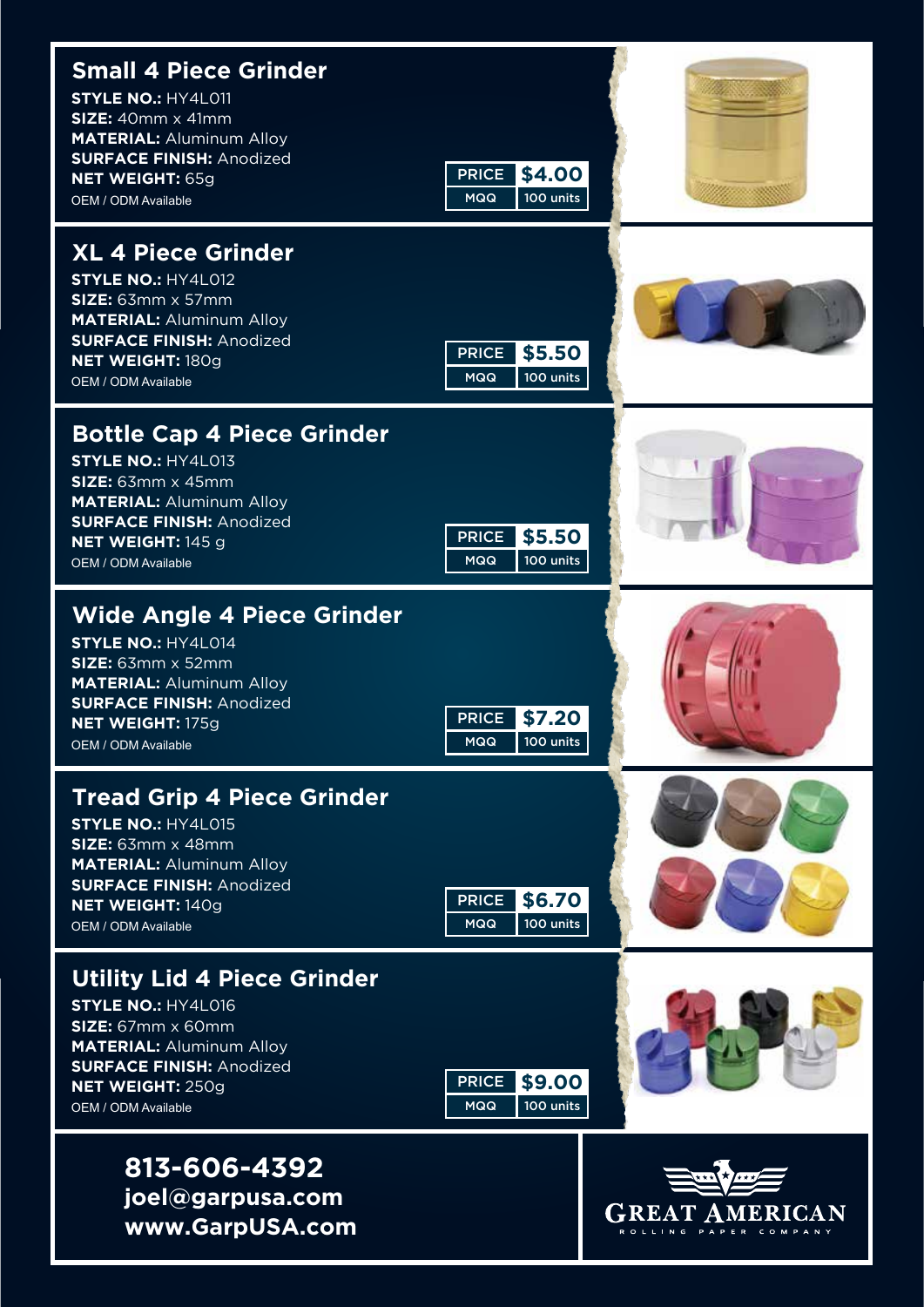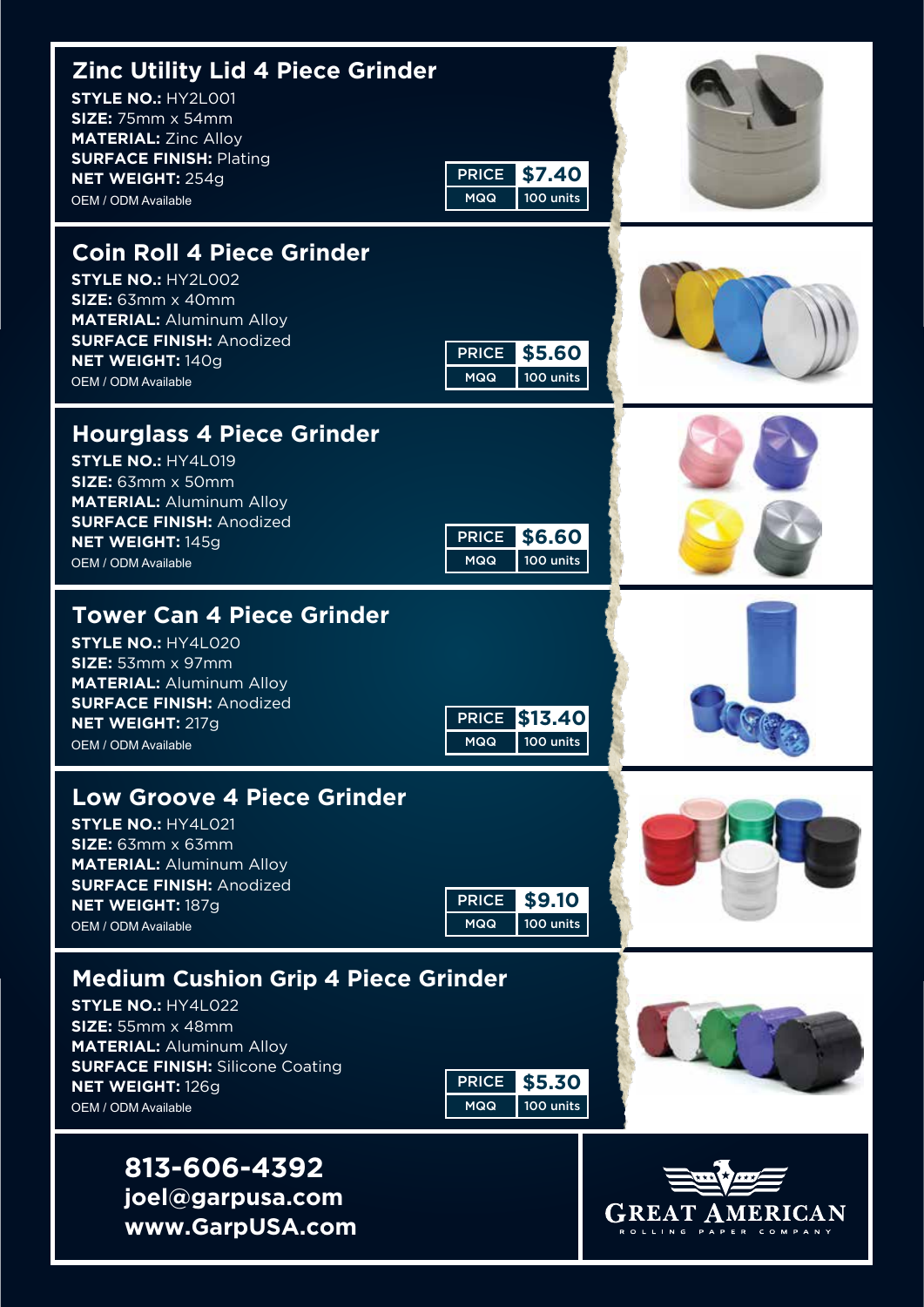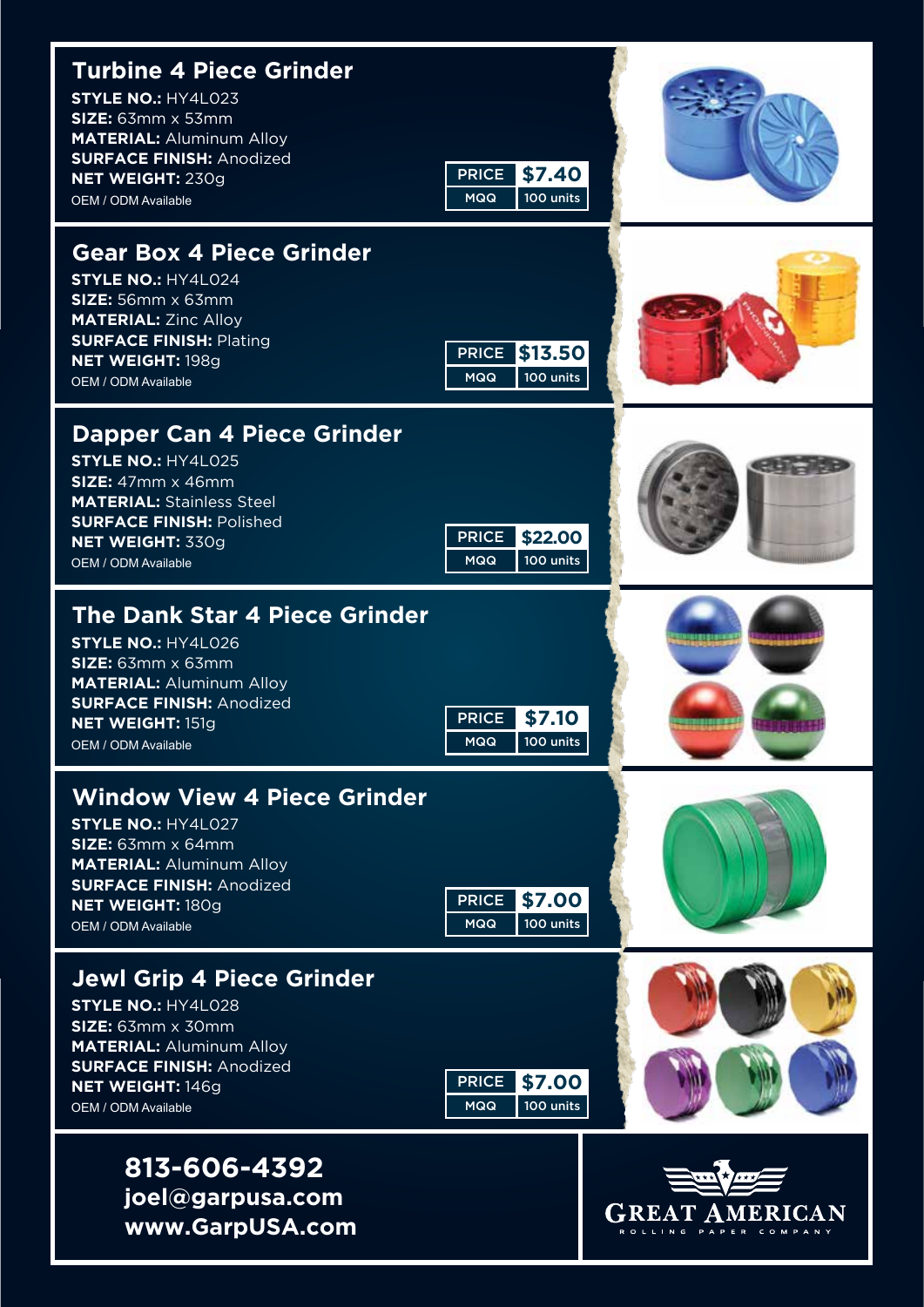